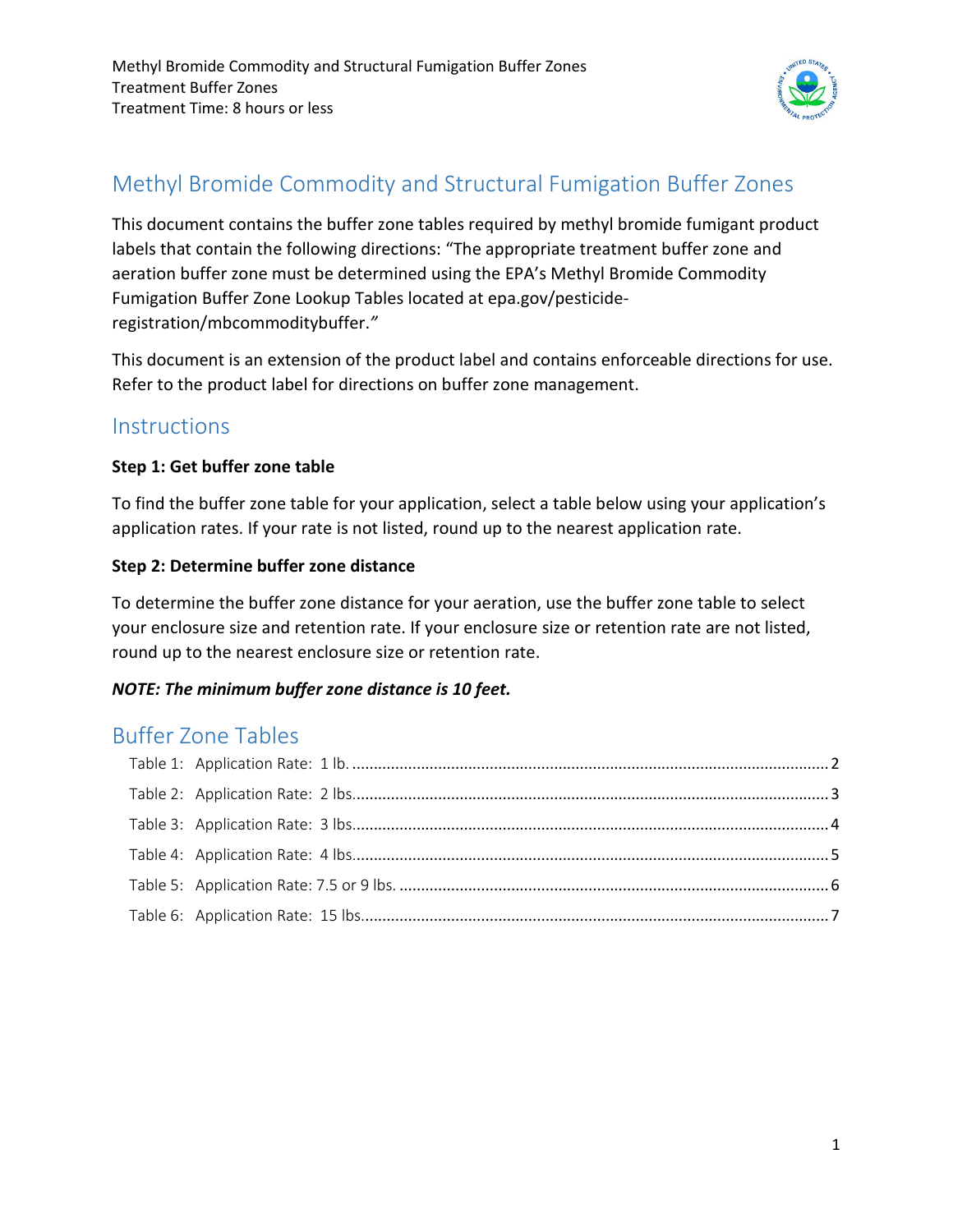

## <span id="page-1-0"></span>Table 1: Application Rate: 1 lb.

### Buffer Zone Distances (in feet)

|             | <b>Retention Rate (%)</b> |    |    |    |    |    |    |    |    |    |  |  |  |
|-------------|---------------------------|----|----|----|----|----|----|----|----|----|--|--|--|
| <b>Size</b> | 100                       | 99 | 95 | 90 | 75 | 50 | 25 | 10 | э  |    |  |  |  |
| 1000        | 10                        | 10 | 10 | 10 | 10 | 10 | 10 | 10 | 10 | 10 |  |  |  |
| 2000        | 10                        | 10 | 10 | 10 | 10 | 10 | 10 | 10 | 10 | 10 |  |  |  |
| 5000        | 10                        | 10 | 10 | 10 | 10 | 10 | 10 | 10 | 10 | 10 |  |  |  |
| 10000       | 10                        | 10 | 10 | 10 | 10 | 10 | 10 | 10 | 10 | 10 |  |  |  |
| 25000       | 10                        | 10 | 10 | 10 | 10 | 10 | 10 | 10 | 10 | 10 |  |  |  |
| 50000       | 10                        | 10 | 10 | 10 | 10 | 10 | 10 | 10 | 10 | 10 |  |  |  |
| 100000      | 10                        | 10 | 10 | 10 | 10 | 10 | 10 | 10 | 10 | 10 |  |  |  |
| 250000      | 10                        | 10 | 10 | 10 | 10 | 10 | 10 | 10 | 10 | 10 |  |  |  |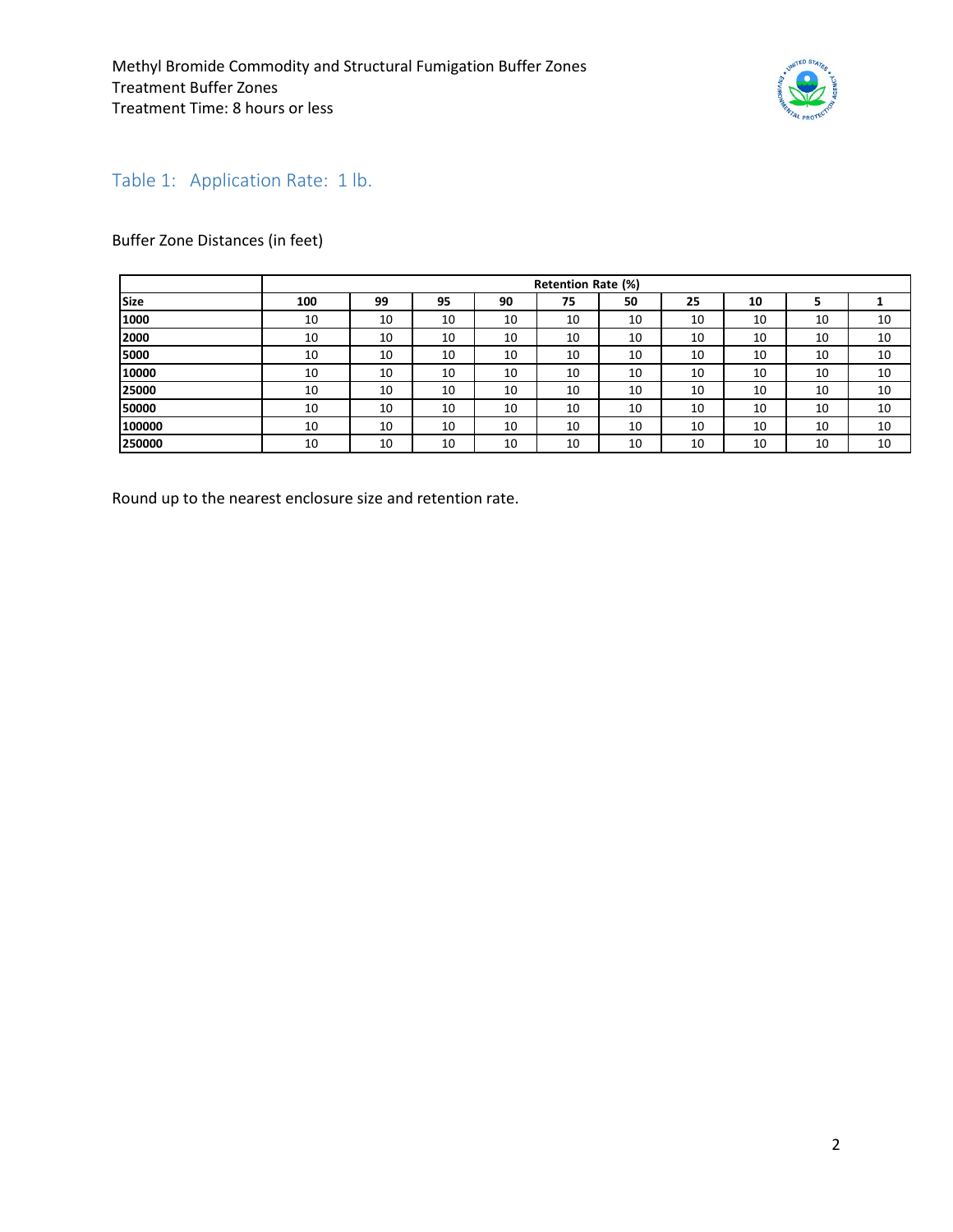

## <span id="page-2-0"></span>Table 2: Application Rate: 2 lbs.

#### Buffer Zone Distances (in feet)

|             |     | Retention Rate (%) |    |    |    |    |    |    |    |    |  |
|-------------|-----|--------------------|----|----|----|----|----|----|----|----|--|
| <b>Size</b> | 100 | 99                 | 95 | 90 | 75 | 50 | 25 | 10 |    |    |  |
| 1000        | 10  | 10                 | 10 | 10 | 10 | 10 | 10 | 10 | 10 | 10 |  |
| 2000        | 10  | 10                 | 10 | 10 | 10 | 10 | 10 | 10 | 10 | 10 |  |
| 5000        | 10  | 10                 | 10 | 10 | 10 | 10 | 10 | 10 | 10 | 10 |  |
| 10000       | 10  | 10                 | 10 | 10 | 10 | 10 | 10 | 10 | 10 | 10 |  |
| 25000       | 10  | 10                 | 10 | 10 | 10 | 10 | 10 | 10 | 10 | 10 |  |
| 50000       | 10  | 10                 | 10 | 10 | 10 | 10 | 10 | 10 | 10 | 10 |  |
| 100000      | 10  | 10                 | 10 | 10 | 10 | 10 | 10 | 10 | 10 | 10 |  |
| 250000      | 10  | 10                 | 10 | 10 | 10 | 10 | 10 | 10 | 10 | 10 |  |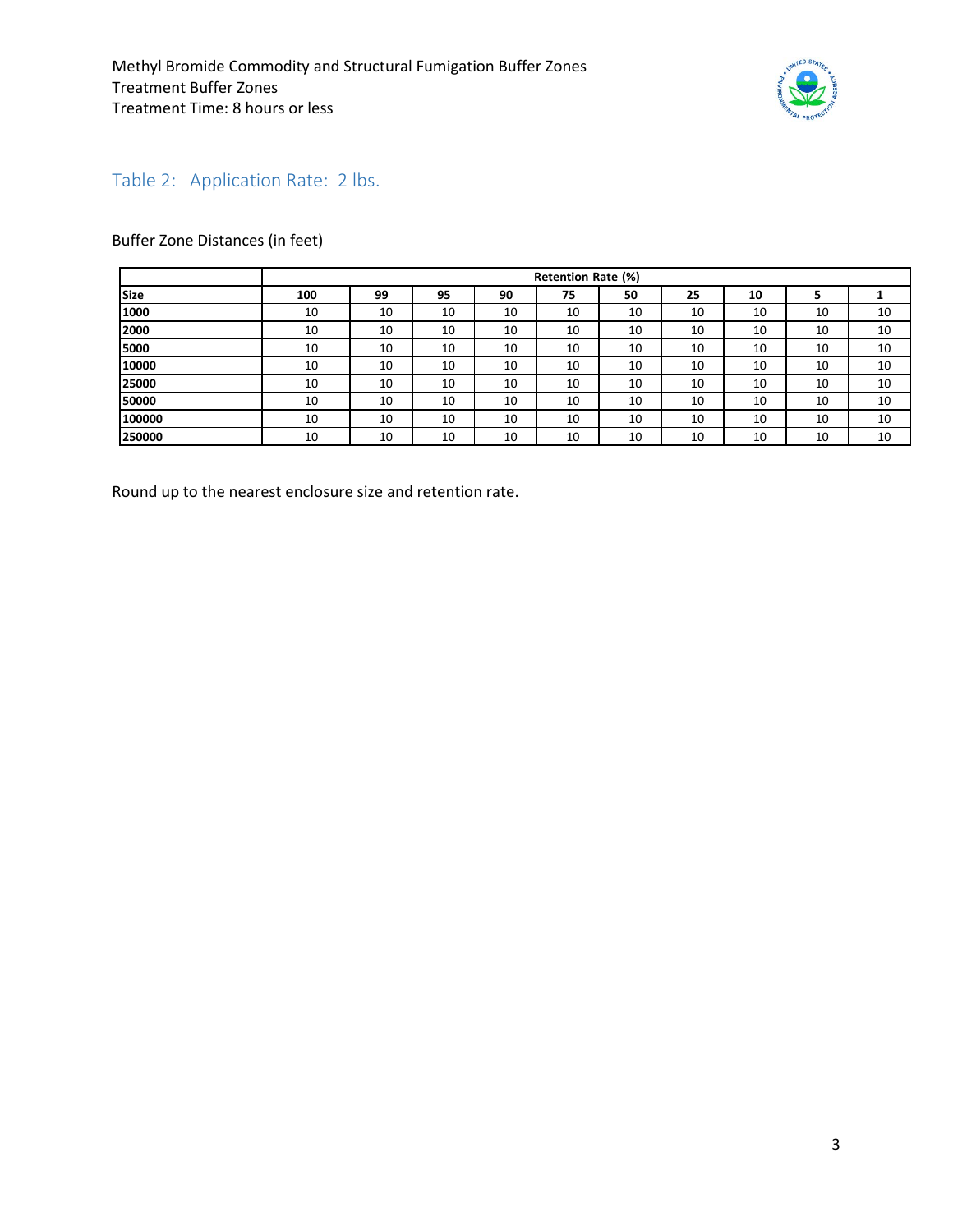

## <span id="page-3-0"></span>Table 3: Application Rate: 3 lbs.

#### Buffer Zone Distances (in feet)

|             |     | Retention Rate (%) |    |    |    |    |    |    |    |    |  |
|-------------|-----|--------------------|----|----|----|----|----|----|----|----|--|
| <b>Size</b> | 100 | 99                 | 95 | 90 | 75 | 50 | 25 | 10 |    |    |  |
| 1000        | 10  | 10                 | 10 | 10 | 10 | 10 | 10 | 10 | 10 | 10 |  |
| 2000        | 10  | 10                 | 10 | 10 | 10 | 10 | 10 | 10 | 10 | 10 |  |
| 5000        | 10  | 10                 | 10 | 10 | 10 | 10 | 10 | 10 | 10 | 10 |  |
| 10000       | 10  | 10                 | 10 | 10 | 10 | 10 | 10 | 10 | 10 | 10 |  |
| 25000       | 10  | 10                 | 10 | 10 | 10 | 10 | 10 | 10 | 10 | 10 |  |
| 50000       | 10  | 10                 | 10 | 10 | 10 | 10 | 10 | 10 | 10 | 10 |  |
| 100000      | 10  | 10                 | 10 | 10 | 10 | 10 | 10 | 10 | 10 | 10 |  |
| 250000      | 10  | 10                 | 10 | 10 | 10 | 10 | 10 | 10 | 10 | 10 |  |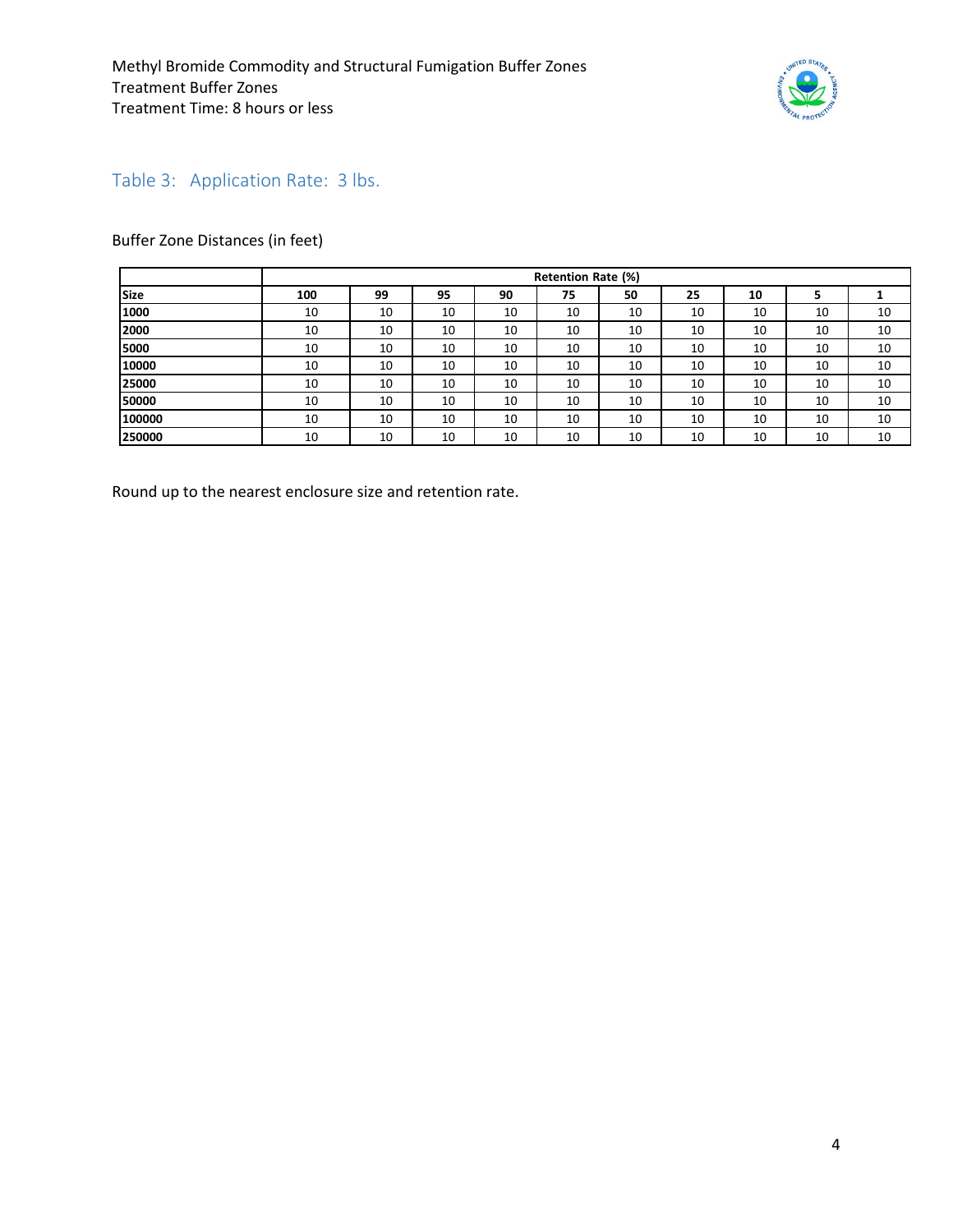

## <span id="page-4-0"></span>Table 4: Application Rate: 4 lbs.

#### Buffer Zone Distances (in feet)

|             |     | Retention Rate (%) |    |    |    |    |    |    |    |    |  |
|-------------|-----|--------------------|----|----|----|----|----|----|----|----|--|
| <b>Size</b> | 100 | 99                 | 95 | 90 | 75 | 50 | 25 | 10 |    |    |  |
| 1000        | 10  | 10                 | 10 | 10 | 10 | 10 | 10 | 10 | 10 | 10 |  |
| 2000        | 10  | 10                 | 10 | 10 | 10 | 10 | 10 | 10 | 10 | 10 |  |
| 5000        | 10  | 10                 | 10 | 10 | 10 | 10 | 10 | 10 | 10 | 10 |  |
| 10000       | 10  | 10                 | 10 | 10 | 10 | 10 | 10 | 10 | 10 | 10 |  |
| 25000       | 10  | 10                 | 10 | 10 | 10 | 10 | 10 | 10 | 10 | 10 |  |
| 50000       | 10  | 10                 | 10 | 10 | 10 | 10 | 10 | 10 | 10 | 10 |  |
| 100000      | 10  | 10                 | 10 | 10 | 10 | 10 | 10 | 10 | 10 | 10 |  |
| 250000      | 10  | 10                 | 10 | 10 | 10 | 10 | 10 | 10 | 10 | 10 |  |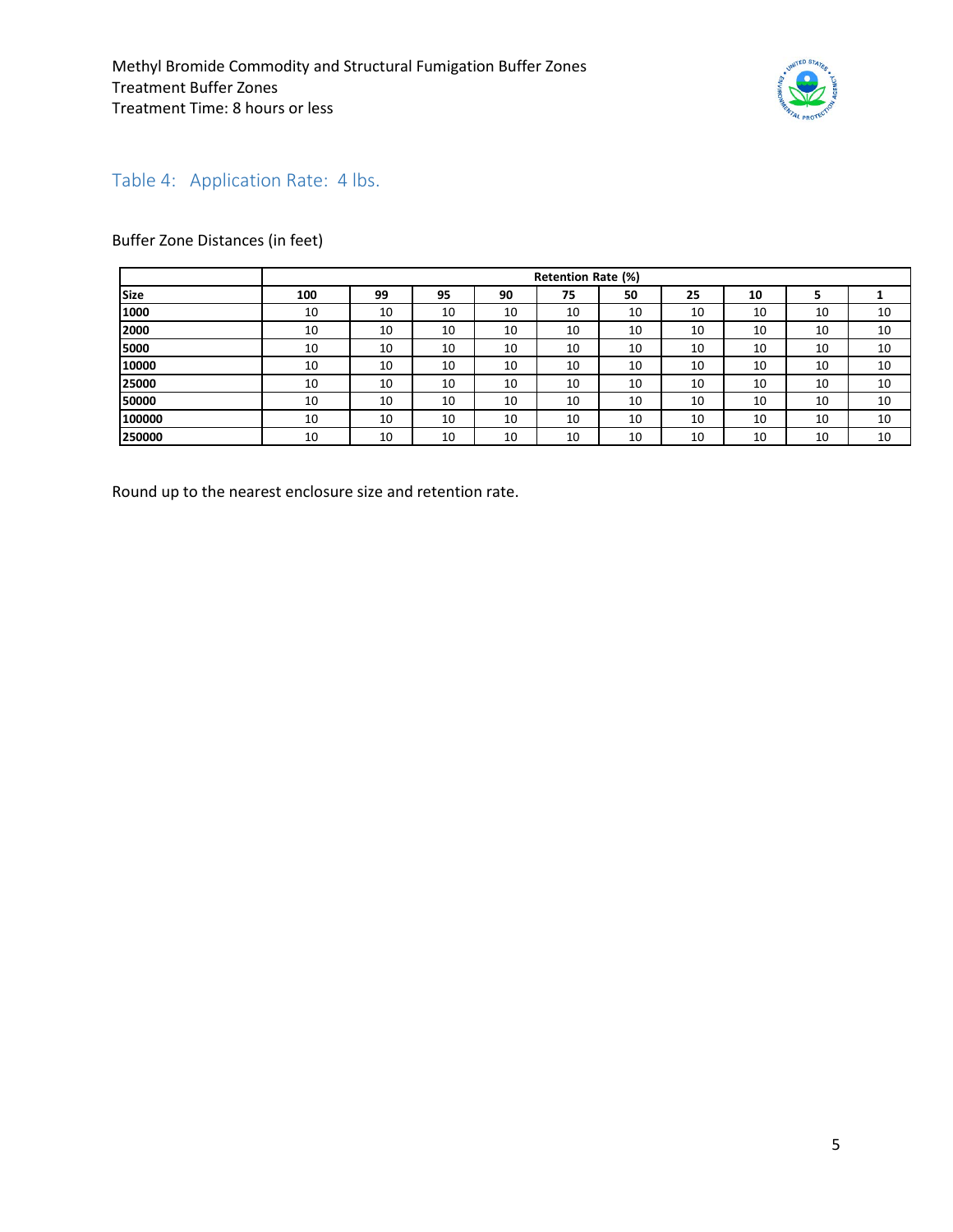

## <span id="page-5-0"></span>Table 5: Application Rate: 7.5 or 9 lbs.

#### Buffer Zone Distances (in feet)

|             |     | Retention Rate (%) |    |    |    |    |    |    |    |    |  |
|-------------|-----|--------------------|----|----|----|----|----|----|----|----|--|
| <b>Size</b> | 100 | 99                 | 95 | 90 | 75 | 50 | 25 | 10 |    |    |  |
| 1000        | 10  | 10                 | 10 | 10 | 10 | 10 | 10 | 10 | 10 | 10 |  |
| 2000        | 10  | 10                 | 10 | 10 | 10 | 10 | 10 | 10 | 10 | 10 |  |
| 5000        | 10  | 10                 | 10 | 10 | 10 | 10 | 10 | 10 | 10 | 10 |  |
| 10000       | 10  | 10                 | 10 | 10 | 10 | 10 | 10 | 10 | 10 | 10 |  |
| 25000       | 10  | 10                 | 10 | 10 | 10 | 10 | 10 | 10 | 10 | 10 |  |
| 50000       | 70  | 65                 | 60 | 50 | 10 | 10 | 10 | 10 | 10 | 10 |  |
| 100000      | 10  | 10                 | 10 | 10 | 10 | 10 | 10 | 10 | 10 | 10 |  |
| 250000      | 10  | 10                 | 10 | 10 | 10 | 10 | 10 | 10 | 10 | 10 |  |